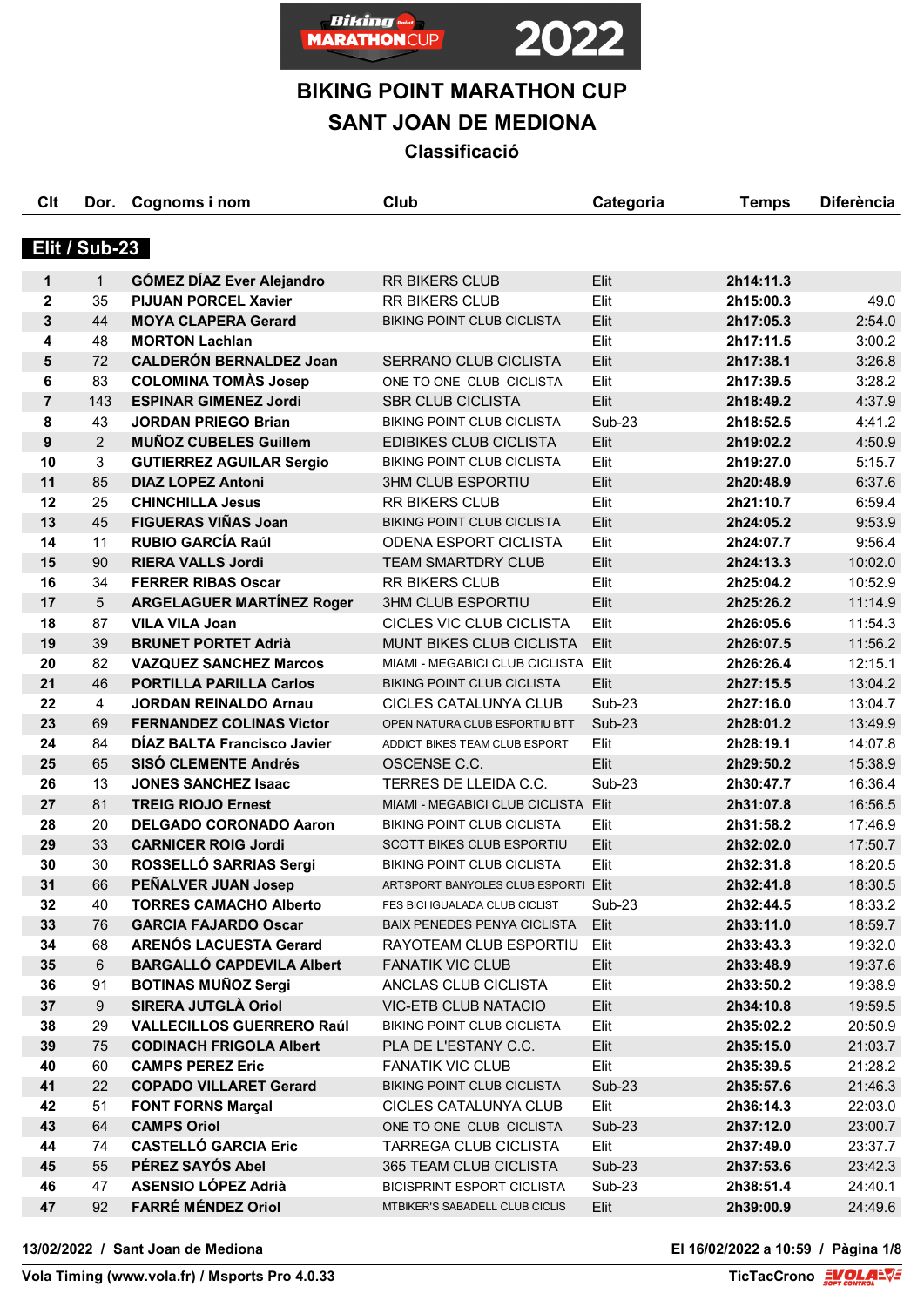

#### **BIKING POINT MARATHON CUP SANT JOAN DE MEDIONA Classificació**

| <b>Clt</b> | Dor.           | Cognoms i nom                        | Club                                  | Categoria     | <b>Temps</b> | <b>Diferència</b> |
|------------|----------------|--------------------------------------|---------------------------------------|---------------|--------------|-------------------|
| 48         | 79             | <b>RUIZ ARJONA Cristian</b>          | <b>MUNT BIKES CLUB CICLISTA</b>       | Elit          | 2h39:01.4    | 24:50.1           |
| 49         | 57             | <b>TEMPRANO FERNANDEZ Marti</b>      | <b>BICI 3.0 CLUB CICLISTA</b>         | <b>Sub-23</b> | 2h39:44.9    | 25:33.6           |
| 50         | 50             | <b>ORTAS ROMERA Marti</b>            | <b>GREMI DE COMERCIANTS DE BICICL</b> | Elit          | 2h39:51.0    | 25:39.7           |
| 51         | 38             | <b>TRAVIESA PONS Carlos</b>          | <b>MUNT BIKES CLUB CICLISTA</b>       | Elit          | 2h40:57.8    | 26:46.5           |
| 52         | 23             | ROSSELLÓ SARRIAS Edu                 | <b>BIKING POINT CLUB CICLISTA</b>     | Elit          | 2h41:37.2    | 27:25.9           |
| 53         | 67             | <b>ORTAS ROMERA Miquel</b>           | <b>GREMI DE COMERCIANTS DE BICICL</b> | <b>Sub-23</b> | 2h42:24.3    | 28:13.0           |
| 54         | 42             | <b>BADET PAGAN Joan</b>              | <b>BIKING POINT CLUB CICLISTA</b>     | Elit          | 2h42:38.7    | 28:27.4           |
| 55         | 37             | <b>GRISET I ROCA Jordi</b>           | <b>BIKING POINT CLUB CICLISTA</b>     | Elit          | 2h43:30.9    | 29:19.6           |
| 56         | 36             | <b>MUNTADA MELET Joan</b>            | D'OLIANA AGRUPACIO CICLISTA           | Elit          | 2h45:28.4    | 31:17.1           |
| 57         | 61             | <b>LOPEZ CHANCHINGRE Joel Andres</b> | <b>BICISPRINT ESPORT CICLISTA</b>     | Elit          | 2h45:34.5    | 31:23.2           |
| 58         | 89             | <b>SANZ VILA Oriol</b>               | OPEN NATURA CLUB ESPORTIU BTT         | Sub-23        | 2h47:01.5    | 32:50.2           |
| 59         | 8              | <b>RODRIGUEZ ARANDA Manuel</b>       | <b>BADABICI SPORT CLUB</b>            | Elit          | 2h48:44.1    | 34:32.8           |
| 60         | 58             | <b>MONTERO RODRIGUEZ Teo</b>         | <b>BIKING POINT CLUB CICLISTA</b>     | <b>Sub-23</b> | 2h48:44.7    | 34:33.4           |
| 61         | 10             | <b>CASADESUS CASAJUANA Miquel</b>    | <b>SVC RACING</b>                     | Elit          | 2h49:08.1    | 34:56.8           |
| 62         | 73             | <b>CAPELLADES COTS Marc</b>          | BIKETRIAL COSTA DAURADA TORRED Sub-23 |               | 2h49:31.3    | 35:20.0           |
| 63         | 52             | <b>CESAR MORRAL Arnau</b>            | PIERA CLUB CICLISTA                   | <b>Sub-23</b> | 2h50:43.1    | 36:31.8           |
| 64         | 17             | <b>HERNANDEZ PEREZ Alejandro</b>     | <b>BIKING POINT CLUB CICLISTA</b>     | Elit          | 2h52:08.0    | 37:56.7           |
| 65         | 78             | <b>GUINJOAN GARZÓN Jaume</b>         | MONTBIKE MONTBRIO CLUB ESPORTI        | Sub-23        | 2h52:09.9    | 37:58.6           |
| 66         | 62             | <b>SAZATORNIL RIBA Carlos</b>        | <b>BIKELAMOLA</b>                     | Elit          | 2h55:33.3    | 41:22.0           |
| 67         | 71             | <b>MORENO SANCHEZ Adrian</b>         | CAT BIKE CLUB CICLISTA                | Elit          | 2h56:06.5    | 41:55.2           |
| 68         | 88             | <b>CEBRIA RIBERA Jordi</b>           | BONAVISTA PENYA CICLISTA Sub-23       |               | 2h57:06.9    | 42:55.6           |
| 69         | 54             | <b>MACIAS RUZ Arnau</b>              | PIERA CLUB CICLISTA                   | <b>Sub-23</b> | 3h00:15.6    | 46:04.3           |
| 70         | 12             | <b>PALOMINO LUQUE Eric</b>           | OPEN NATURA CLUB ESPORTIU BTT         | Elit          | 3h00:48.3    | 46:37.0           |
| 71         | 94             | <b>BERTOMEU COLOMINES Jordi</b>      | PERELLO CLUB CICLISTA                 | Elit          | 3h02:19.3    | 48:08.0           |
| 72         | 93             | <b>CERVERA PERELLÓ David</b>         | PERELLO CLUB CICLISTA                 | Elit          | 3h02:19.7    | 48:08.4           |
| 73         | $\overline{7}$ | <b>GARCIA MARQUEZ David</b>          |                                       | Elit          | 3h05:40.1    | 51:28.8           |
| 74         | 49             | <b>PERERA I BEL Enric</b>            | BIKETRIAL COSTA DAURADA TORRED        | Elit          | 3h06:23.8    | 52:12.5           |
| 75         | 56             | <b>GARCIA RAFECAS Toni</b>           | <b>BIKING POINT CLUB CICLISTA</b>     | <b>Sub-23</b> | 3h09:05.3    | 54:54.0           |
| 76         | 16             | <b>TOMAS ELEZ Albert</b>             | <b>BIKING POINT CLUB CICLISTA</b>     | Elit          | 3h21:54.6    | 1h07:43.3         |
| 77         | 53             | <b>BLANCO FERNANDEZ Marc</b>         | PIERA CLUB CICLISTA                   | <b>Sub-23</b> | 3h26:55.2    | 1h12:43.9         |
| 78         | 63             | <b>SOLER GONZÁLEZ Jaume</b>          | LEFA TEAM CLUB CICLISTA               | Elit          | 3h35:06.0    | 1h20:54.7         |
| 79         | 70             | <b>MARTINEZ SÁNCHEZ Abraham</b>      | TRACK TEAM CLUB CICLISTA BELLP        | Elit          | 3h35:24.7    | 1h21:13.4         |
| 80         | 80             | <b>RUIZ LLOBERA Nil</b>              | <b>BICISPRINT ESPORT CICLISTA</b>     | <b>Sub-23</b> | 4h08:18.2    | 1h54:06.9         |

# **Elit**

| $\mathbf 1$  |     | <b>GÓMEZ DÍAZ Ever Alejandro</b> | <b>RR BIKERS CLUB</b>             | Elit | 2h14:11.3 |        |
|--------------|-----|----------------------------------|-----------------------------------|------|-----------|--------|
| $\mathbf{2}$ | 35  | <b>PIJUAN PORCEL Xavier</b>      | <b>RR BIKERS CLUB</b>             | Elit | 2h15:00.3 | 49.0   |
| 3            | 44  | <b>MOYA CLAPERA Gerard</b>       | <b>BIKING POINT CLUB CICLISTA</b> | Elit | 2h17:05.3 | 2:54.0 |
| 4            | 48  | <b>MORTON Lachlan</b>            |                                   | Elit | 2h17:11.5 | 3:00.2 |
| 5            | 72  | <b>CALDERÓN BERNALDEZ Joan</b>   | <b>SERRANO CLUB CICLISTA</b>      | Elit | 2h17:38.1 | 3:26.8 |
| 6            | 83  | <b>COLOMINA TOMAS Josep</b>      | ONE TO ONE CLUB CICLISTA          | Elit | 2h17:39.5 | 3:28.2 |
| 7            | 143 | <b>ESPINAR GIMENEZ Jordi</b>     | <b>SBR CLUB CICLISTA</b>          | Elit | 2h18:49.2 | 4:37.9 |
| 8            | 2   | <b>MUÑOZ CUBELES Guillem</b>     | <b>EDIBIKES CLUB CICLISTA</b>     | Elit | 2h19:02.2 | 4:50.9 |
| 9            | 3   | <b>GUTIERREZ AGUILAR Sergio</b>  | <b>BIKING POINT CLUB CICLISTA</b> | Elit | 2h19:27.0 | 5:15.7 |
| 10           | 85  | <b>DIAZ LOPEZ Antoni</b>         | <b>3HM CLUB ESPORTIU</b>          | Elit | 2h20:48.9 | 6:37.6 |
| 11           | 25  | <b>CHINCHILLA Jesus</b>          | <b>RR BIKERS CLUB</b>             | Elit | 2h21:10.7 | 6:59.4 |
| 12           | 45  | <b>FIGUERAS VIÑAS Joan</b>       | <b>BIKING POINT CLUB CICLISTA</b> | Elit | 2h24:05.2 | 9:53.9 |
| 13           | 11  | <b>RUBIO GARCÍA Raúl</b>         | <b>ODENA ESPORT CICLISTA</b>      | Elit | 2h24:07.7 | 9:56.4 |
|              |     |                                  |                                   |      |           |        |

**13/02/2022 / Sant Joan de Mediona El 16/02/2022 a 10:59 / Pàgina 2/8**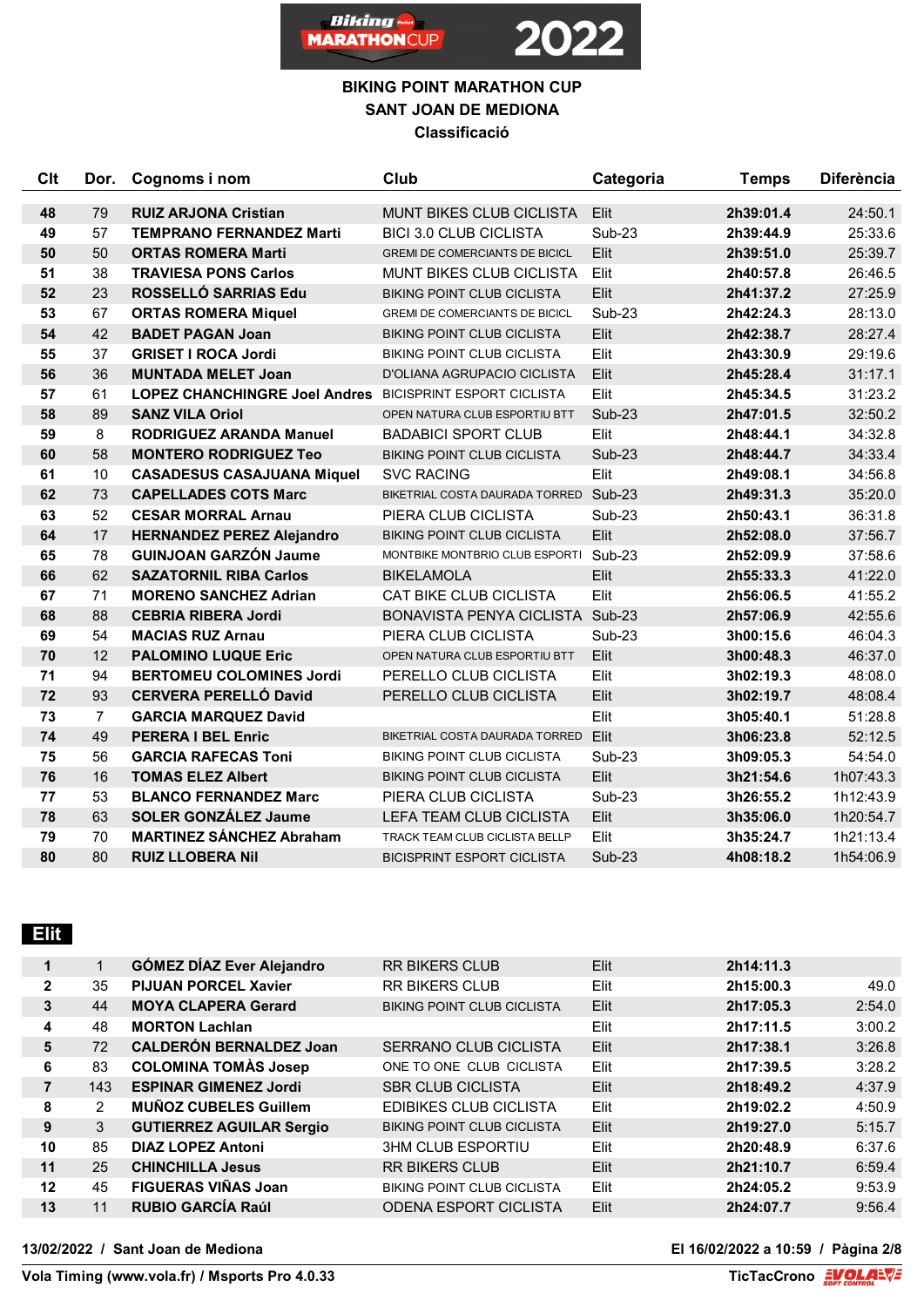



| Clt        | Dor.           | Cognoms i nom                                            | Club                                                                   | Categoria    | <b>Temps</b>           | <b>Diferència</b>  |
|------------|----------------|----------------------------------------------------------|------------------------------------------------------------------------|--------------|------------------------|--------------------|
| 14         | 90             | <b>RIERA VALLS Jordi</b>                                 | <b>TEAM SMARTDRY CLUB</b>                                              | Elit         | 2h24:13.3              | 10:02.0            |
| 15         | 34             | <b>FERRER RIBAS Oscar</b>                                | <b>RR BIKERS CLUB</b>                                                  | Elit         | 2h25:04.2              | 10:52.9            |
| 16         | 5              | <b>ARGELAGUER MARTINEZ Roger</b>                         | <b>3HM CLUB ESPORTIU</b>                                               | Elit         | 2h25:26.2              | 11:14.9            |
| 17         | 87             | <b>VILA VILA Joan</b>                                    | CICLES VIC CLUB CICLISTA                                               | Elit         | 2h26:05.6              | 11:54.3            |
| 18         | 39             | <b>BRUNET PORTET Adrià</b>                               | MUNT BIKES CLUB CICLISTA                                               | Elit         | 2h26:07.5              | 11:56.2            |
| 19         | 82             | <b>VAZQUEZ SANCHEZ Marcos</b>                            | MIAMI - MEGABICI CLUB CICLISTA Elit                                    |              | 2h26:26.4              | 12:15.1            |
| 20         | 46             | <b>PORTILLA PARILLA Carlos</b>                           | <b>BIKING POINT CLUB CICLISTA</b>                                      | Elit         | 2h27:15.5              | 13:04.2            |
| 21         | 84             | <b>DIAZ BALTA Francisco Javier</b>                       | ADDICT BIKES TEAM CLUB ESPORT                                          | Elit         | 2h28:19.1              | 14:07.8            |
| 22         | 65             | <b>SISÓ CLEMENTE Andrés</b>                              | OSCENSE C.C.                                                           | Elit         | 2h29:50.2              | 15:38.9            |
| 23         | 81             | <b>TREIG RIOJO Ernest</b>                                | MIAMI - MEGABICI CLUB CICLISTA Elit                                    |              | 2h31:07.8              | 16:56.5            |
| 24         | 20             | <b>DELGADO CORONADO Aaron</b>                            | BIKING POINT CLUB CICLISTA                                             | Elit         | 2h31:58.2              | 17:46.9            |
| 25         | 33             | <b>CARNICER ROIG Jordi</b>                               | SCOTT BIKES CLUB ESPORTIU                                              | Elit         | 2h32:02.0              | 17:50.7            |
| 26         | 30             | ROSSELLÓ SARRIAS Sergi                                   | <b>BIKING POINT CLUB CICLISTA</b>                                      | Elit         | 2h32:31.8              | 18:20.5            |
| 27         | 66             | PEÑALVER JUAN Josep                                      | ARTSPORT BANYOLES CLUB ESPORTI Elit                                    |              | 2h32:41.8              | 18:30.5            |
| 28         | 76             | <b>GARCIA FAJARDO Oscar</b>                              | BAIX PENEDES PENYA CICLISTA                                            | Elit         | 2h33:11.0              | 18:59.7            |
| 29         | 68             | <b>ARENÓS LACUESTA Gerard</b>                            | RAYOTEAM CLUB ESPORTIU                                                 | Elit         | 2h33:43.3              | 19:32.0            |
| 30         | 6              | <b>BARGALLÓ CAPDEVILA Albert</b>                         | <b>FANATIK VIC CLUB</b>                                                | Elit         | 2h33:48.9              | 19:37.6            |
| 31         | 91             | <b>BOTINAS MUÑOZ Sergi</b>                               | ANCLAS CLUB CICLISTA                                                   | Elit         | 2h33:50.2              | 19:38.9            |
| 32         | 9              | <b>SIRERA JUTGLÀ Oriol</b>                               | <b>VIC-ETB CLUB NATACIO</b>                                            | Elit         | 2h34:10.8              | 19:59.5            |
| 33         | 29             | <b>VALLECILLOS GUERRERO Raúl</b>                         | BIKING POINT CLUB CICLISTA                                             | Elit         | 2h35:02.2              | 20:50.9            |
| 34         | 75             | <b>CODINACH FRIGOLA Albert</b>                           | PLA DE L'ESTANY C.C.                                                   | Elit         | 2h35:15.0              | 21:03.7            |
| 35         | 60             | <b>CAMPS PEREZ Eric</b>                                  | <b>FANATIK VIC CLUB</b>                                                | Elit         | 2h35:39.5              | 21:28.2            |
| 36         | 51             | <b>FONT FORNS Marçal</b>                                 | CICLES CATALUNYA CLUB                                                  | Elit         | 2h36:14.3              | 22:03.0            |
| 37         | 74             | <b>CASTELLÓ GARCIA Eric</b>                              | TARREGA CLUB CICLISTA                                                  | Elit         | 2h37:49.0              | 23:37.7            |
| 38         | 92             | <b>FARRÉ MÉNDEZ Oriol</b>                                | MTBIKER'S SABADELL CLUB CICLIS                                         | Elit         | 2h39:00.9              | 24:49.6            |
| 39         | 79             | <b>RUIZ ARJONA Cristian</b>                              | MUNT BIKES CLUB CICLISTA                                               | Elit         | 2h39:01.4              | 24:50.1            |
| 40         | 50             | <b>ORTAS ROMERA Marti</b>                                | GREMI DE COMERCIANTS DE BICICL                                         | Elit         | 2h39:51.0              | 25:39.7            |
| 41         | 38             | <b>TRAVIESA PONS Carlos</b>                              | <b>MUNT BIKES CLUB CICLISTA</b>                                        | Elit         | 2h40:57.8              | 26:46.5            |
| 42         | 23             | ROSSELLÓ SARRIAS Edu                                     | <b>BIKING POINT CLUB CICLISTA</b>                                      | Elit         | 2h41:37.2              | 27:25.9            |
| 43<br>44   | 42<br>37       | <b>BADET PAGAN Joan</b>                                  | <b>BIKING POINT CLUB CICLISTA</b><br><b>BIKING POINT CLUB CICLISTA</b> | Elit<br>Elit | 2h42:38.7              | 28:27.4            |
| 45         | 36             | <b>GRISET I ROCA Jordi</b><br><b>MUNTADA MELET Joan</b>  | D'OLIANA AGRUPACIO CICLISTA                                            | Elit         | 2h43:30.9<br>2h45:28.4 | 29:19.6<br>31:17.1 |
| 46         | 61             | LOPEZ CHANCHINGRE Joel Andres BICISPRINT ESPORT CICLISTA |                                                                        | Elit         | 2h45:34.5              | 31:23.2            |
| 47         | 8              | <b>RODRIGUEZ ARANDA Manuel</b>                           | <b>BADABICI SPORT CLUB</b>                                             | Elit         | 2h48:44.1              | 34:32.8            |
| 48         | 10             | <b>CASADESUS CASAJUANA Miquel</b>                        | <b>SVC RACING</b>                                                      | Elit         | 2h49:08.1              | 34:56.8            |
| 49         | 17             | <b>HERNANDEZ PEREZ Alejandro</b>                         | BIKING POINT CLUB CICLISTA                                             | Elit         | 2h52:08.0              | 37:56.7            |
| ${\bf 50}$ | 62             | <b>SAZATORNIL RIBA Carlos</b>                            | <b>BIKELAMOLA</b>                                                      | Elit         | 2h55:33.3              | 41:22.0            |
| 51         | 71             | <b>MORENO SANCHEZ Adrian</b>                             | CAT BIKE CLUB CICLISTA                                                 | Elit         | 2h56:06.5              | 41:55.2            |
| 52         | 12             | <b>PALOMINO LUQUE Eric</b>                               | OPEN NATURA CLUB ESPORTIU BTT                                          | Elit         | 3h00:48.3              | 46:37.0            |
| 53         | 94             | <b>BERTOMEU COLOMINES Jordi</b>                          | PERELLO CLUB CICLISTA                                                  | Elit         | 3h02:19.3              | 48:08.0            |
| 54         | 93             | <b>CERVERA PERELLÓ David</b>                             | PERELLO CLUB CICLISTA                                                  | Elit         | 3h02:19.7              | 48:08.4            |
| 55         | $\overline{7}$ | <b>GARCIA MARQUEZ David</b>                              |                                                                        | Elit         | 3h05:40.1              | 51:28.8            |
| 56         | 49             | <b>PERERA I BEL Enric</b>                                | BIKETRIAL COSTA DAURADA TORRED                                         | Elit         | 3h06:23.8              | 52:12.5            |
| 57         | 16             | <b>TOMAS ELEZ Albert</b>                                 | <b>BIKING POINT CLUB CICLISTA</b>                                      | Elit         | 3h21:54.6              | 1h07:43.3          |
| 58         | 63             | <b>SOLER GONZÁLEZ Jaume</b>                              | LEFA TEAM CLUB CICLISTA                                                | Elit         | 3h35:06.0              | 1h20:54.7          |
| 59         | 70             | <b>MARTINEZ SÁNCHEZ Abraham</b>                          | TRACK TEAM CLUB CICLISTA BELLP                                         | Elit         | 3h35:24.7              | 1h21:13.4          |
|            |                |                                                          |                                                                        |              |                        |                    |

 **F. Elit** 

**13/02/2022 / Sant Joan de Mediona El 16/02/2022 a 10:59 / Pàgina 3/8** 404 **CAYETANO PUERTAS Lourdes** BIKING POINT CLUB CICLISTA F. Elit **2h51:06.2**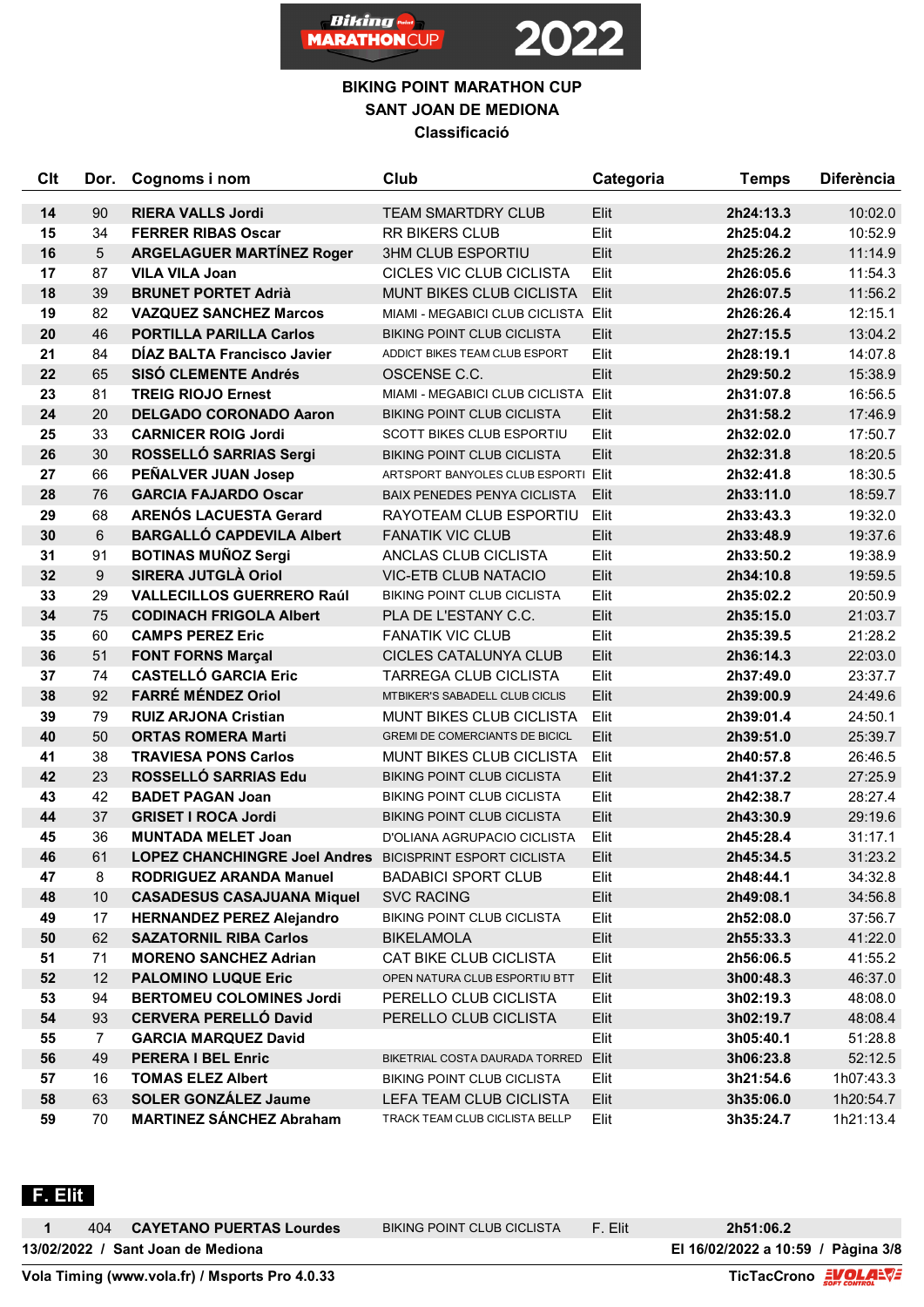

| Clt          | Dor. | Cognoms i nom                      | Club                                  | Categoria | Temps     | <b>Diferència</b> |
|--------------|------|------------------------------------|---------------------------------------|-----------|-----------|-------------------|
|              |      |                                    |                                       |           |           |                   |
| $\mathbf{2}$ | 408  | <b>KIBSGAARD Bente Kortbæk</b>     | <b>VIBORG MTB</b>                     | F. Elit   | 2h51:46.5 | 40.3              |
| 3            | 401  | <b>QUIROGA PADILLA Sonia</b>       | <b>RR BIKERS CLUB</b>                 | F. Elit   | 2h52:22.3 | 1:16.1            |
| 4            | 403  | <b>GAY MORENO Sara</b>             | <b>BIKING POINT CLUB CICLISTA</b>     | F. Elit   | 2h53:05.3 | 1:59.1            |
| 5            | 405  | <b>MARTÍNEZ GUILLAMON Catalina</b> | ARTSPORT BANYOLES CLUB ESPORTIF. Flit |           | 3h02:57.6 | 11:51.4           |
| 6            | 402  | LÓPEZ ANTÓ Bàrbara                 | <b>MEGABICI TEAM</b>                  | F. Flit   | 3h25:27.5 | 34:21.3           |
|              | 407  | <b>ALCARAZ MARTINEZ Marina</b>     | ADDICT BIKES TEAM CLUB ESPORT         | F. Flit   | 3h32:20.6 | 41:14.4           |
| 8            | 406  | <b>PIBERNAT BATCHEL Laura</b>      | CAMPLLONG ASSOCIACIO ESPORTIV         | F. Flit   | 3h47:49.9 | 56:43.7           |

### **Sub-23**

| 1              | 43 | <b>JORDAN PRIEGO Brian</b>      | <b>BIKING POINT CLUB CICLISTA</b>     | $Sub-23$ | 2h18:52.5 |           |
|----------------|----|---------------------------------|---------------------------------------|----------|-----------|-----------|
| $\mathbf{2}$   | 4  | <b>JORDAN REINALDO Arnau</b>    | CICLES CATALUNYA CLUB                 | $Sub-23$ | 2h27:16.0 | 8:23.5    |
| 3              | 69 | <b>FERNANDEZ COLINAS Victor</b> | OPEN NATURA CLUB ESPORTIU BTT         | $Sub-23$ | 2h28:01.2 | 9:08.7    |
| 4              | 13 | <b>JONES SANCHEZ Isaac</b>      | TERRES DE LLEIDA C.C.                 | $Sub-23$ | 2h30:47.7 | 11:55.2   |
| 5              | 40 | <b>TORRES CAMACHO Alberto</b>   | FES BICI IGUALADA CLUB CICLIST        | $Sub-23$ | 2h32:44.5 | 13:52.0   |
| 6              | 22 | <b>COPADO VILLARET Gerard</b>   | <b>BIKING POINT CLUB CICLISTA</b>     | Sub-23   | 2h35:57.6 | 17:05.1   |
| $\overline{7}$ | 64 | <b>CAMPS Oriol</b>              | ONE TO ONE CLUB CICLISTA              | $Sub-23$ | 2h37:12.0 | 18:19.5   |
| 8              | 55 | PÉREZ SAYÓS Abel                | 365 TEAM CLUB CICLISTA                | $Sub-23$ | 2h37:53.6 | 19:01.1   |
| 9              | 47 | <b>ASENSIO LÓPEZ Adrià</b>      | <b>BICISPRINT ESPORT CICLISTA</b>     | $Sub-23$ | 2h38:51.4 | 19:58.9   |
| 10             | 57 | <b>TEMPRANO FERNANDEZ Marti</b> | <b>BICI 3.0 CLUB CICLISTA</b>         | Sub-23   | 2h39:44.9 | 20:52.4   |
| 11             | 67 | <b>ORTAS ROMERA Miquel</b>      | <b>GREMI DE COMERCIANTS DE BICICL</b> | $Sub-23$ | 2h42:24.3 | 23:31.8   |
| 12             | 89 | <b>SANZ VILA Oriol</b>          | OPEN NATURA CLUB ESPORTIU BTT         | $Sub-23$ | 2h47:01.5 | 28:09.0   |
| 13             | 58 | <b>MONTERO RODRIGUEZ Teo</b>    | <b>BIKING POINT CLUB CICLISTA</b>     | $Sub-23$ | 2h48:44.7 | 29:52.2   |
| 14             | 73 | <b>CAPELLADES COTS Marc</b>     | BIKETRIAL COSTA DAURADA TORRED        | $Sub-23$ | 2h49:31.3 | 30:38.8   |
| 15             | 52 | <b>CESAR MORRAL Arnau</b>       | PIERA CLUB CICLISTA                   | $Sub-23$ | 2h50:43.1 | 31:50.6   |
| 16             | 78 | <b>GUINJOAN GARZÓN Jaume</b>    | MONTBIKE MONTBRIO CLUB ESPORTI        | $Sub-23$ | 2h52:09.9 | 33:17.4   |
| 17             | 88 | <b>CEBRIA RIBERA Jordi</b>      | BONAVISTA PENYA CICLISTA              | $Sub-23$ | 2h57:06.9 | 38:14.4   |
| 18             | 54 | <b>MACIAS RUZ Arnau</b>         | PIERA CLUB CICLISTA                   | $Sub-23$ | 3h00:15.6 | 41:23.1   |
| 19             | 56 | <b>GARCIA RAFECAS Toni</b>      | <b>BIKING POINT CLUB CICLISTA</b>     | $Sub-23$ | 3h09:05.3 | 50:12.8   |
| 20             | 53 | <b>BLANCO FERNANDEZ Marc</b>    | PIERA CLUB CICLISTA                   | Sub-23   | 3h26:55.2 | 1h08:02.7 |
| 21             | 80 | <b>RUIZ LLOBERA Nil</b>         | <b>BICISPRINT ESPORT CICLISTA</b>     | $Sub-23$ | 4h08:18.2 | 1h49:25.7 |

### **F. Sub-23**

| 409 FUENTES COLL Lidia<br>$F.$ Sub-23<br>3h07:46.6<br>SCOTT BIKES CLUB ESPORTIU |  |
|---------------------------------------------------------------------------------|--|
|                                                                                 |  |

# **Màster 30**

|   | 120  | <b>CASALS CARRANZA Jaume</b>   | <b>RR BIKERS CLUB</b>                 | Màster 30 | 2h20:29.0 |         |
|---|------|--------------------------------|---------------------------------------|-----------|-----------|---------|
|   | l 11 | <b>ROBLES PENA Joel</b>        | LA BIELA MECANICA C.D.                | Màster 30 | 2h24:35.3 | 4:06.3  |
| 3 | 160  | <b>ESCOBAR TRUJILLO Abel</b>   | CAMBRILS PENYA CICLOTURISTA Màster 30 |           | 2h24:41.4 | 4:12.4  |
|   | 112  | <b>JUANOLA GUELL Josep</b>     | SURIA BICIS FIGUERES CLUB CICL        | Màster 30 | 2h25:23.8 | 4:54.8  |
|   | 153  | PEÑARRUBIA Iñaki               | <b>CYCLING CLUB SALLENT</b>           | Màster 30 | 2h31:53.4 | 11:24.4 |
| 6 | 134  | <b>ARANEGA MARTORELL Edgar</b> | <b>BIKING POINT CLUB CICLISTA</b>     | Màster 30 | 2h32:37.0 | 12:08.0 |
|   | 148  | <b>GARCÍA ESTEBAN Roman</b>    | <b>ODENA ESPORT CICLISTA</b>          | Màster 30 | 2h32:39.3 | 12:10.3 |
| 8 | 172  | DE LA FUENTE FERRET Francesc   | <b>GER CLUB CICLISTA</b>              | Màster 30 | 2h33:05.6 | 12:36.6 |

**13/02/2022 / Sant Joan de Mediona El 16/02/2022 a 10:59 / Pàgina 4/8**

**Vola Timing (www.vola.fr) / Msports Pro 4.0.33**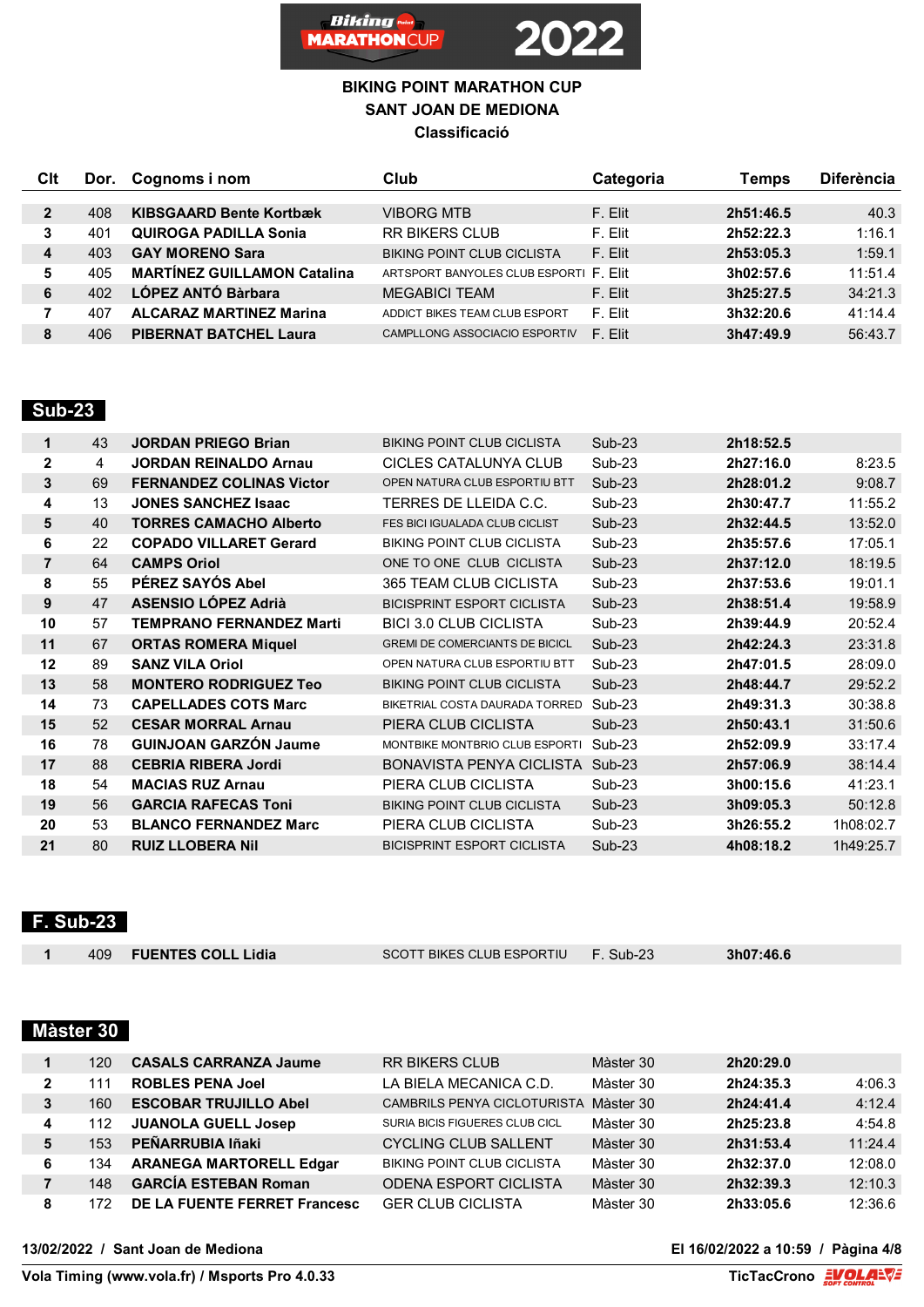



| Clt              | Dor.       | Cognoms i nom                                          | Club                                                 | Categoria              | <b>Temps</b>           | <b>Diferència</b>  |
|------------------|------------|--------------------------------------------------------|------------------------------------------------------|------------------------|------------------------|--------------------|
| $\boldsymbol{9}$ | 115        | <b>VILANOVA MARSÀ Marc</b>                             | <b>CARDEDEU CLUB CICLISTA</b>                        | Màster 30              | 2h33:34.5              | 13:05.5            |
| 10               | 171        | <b>VILLALBA CORDOBA Eduard</b>                         | <b>BIKE KIDS</b>                                     | Màster 30              | 2h33:43.7              | 13:14.7            |
| 11               | 141        | <b>MÉNDEZ SÁNCHEZ Arnau</b>                            | <b>ODENA ESPORT CICLISTA</b>                         | Màster 30              | 2h35:05.8              | 14:36.8            |
| 12               | 147        | <b>BARROSO PEÑUELA Sergio</b>                          | BIKETRIAL COSTA DAURADA TORRED Màster 30             |                        | 2h35:10.5              | 14:41.5            |
| 13               | 174        | <b>BACHS BOIX Adrià</b>                                | <b>BAIX TER CLUB CICLISTA</b>                        | Màster 30              | 2h35:12.7              | 14:43.7            |
| 14               | 163        | <b>GUIRAL DE DIOS Hector</b>                           | FRAGA C.C.                                           | Màster 30              | 2h36:56.6              | 16:27.6            |
| 15               | 138        | <b>TOMAS TOHA LIUIS</b>                                | LA BIELA MECANICA C.D.                               | Màster 30              | 2h37:06.6              | 16:37.6            |
| 16               | 118        | <b>MARRINEZ JURADO Gerard</b>                          | <b>GRAMABIKES CLUB CICLISTA Màster 30</b>            |                        | 2h38:23.4              | 17:54.4            |
| 17               | 164        | <b>FORASTE SANS Arnau</b>                              | OPEN NATURA CLUB ESPORTIU BTT                        | Màster 30              | 2h39:05.9              | 18:36.9            |
| 18               | 114        | <b>SILVESTRE DAURA LIUIS</b>                           | <b>BIKING POINT CLUB CICLISTA</b>                    | Màster 30              | 2h39:39.6              | 19:10.6            |
| 19               | 129        | <b>BERNABÉ ALIAS Sergio</b>                            | <b>BIKING POINT CLUB CICLISTA</b>                    | Màster 30              | 2h40:31.8              | 20:02.8            |
| 20               | 125        | <b>FERRER FLORES Jose Luis</b>                         | OLESANA UNIO CICLISTA                                | Màster 30              | 2h41:35.6              | 21:06.6            |
| 21               | 131        | <b>JACAS PUIG Adrià</b>                                | <b>FURORE CYCLING CLUB</b>                           | Màster 30              | 2h42:16.0              | 21:47.0            |
| 22               | 175        | <b>ALEMANY MISERACHS Roger</b>                         | FES BICI IGUALADA CLUB CICLIST                       | Màster 30              | 2h42:38.1              | 22:09.1            |
| 23               | 140        | <b>DEBON Gerard</b>                                    | <b>BIKETRAINING CLUB CICLISTA</b>                    | Màster 30              | 2h43:14.9              | 22:45.9            |
| 24               | 154        | <b>MARTÍN BARRERA Sergio</b>                           | <b>RATPENAT CLUB CICLISTA</b>                        | Màster 30              | 2h44:09.8              | 23:40.8            |
| 25               | 123        | <b>JUAN SERRADOR Carles</b>                            | MTBIKER'S SABADELL CLUB CICLIS                       | Màster 30              | 2h44:30.0              | 24:01.0            |
| 26               | 167        | <b>MARIN RODRIGUEZ Ivan</b>                            | <b>VELOBCN A.E.</b>                                  | Màster 30              | 2h45:42.5              | 25:13.5            |
| 27               | 133        | <b>FERREIRA PINTO Victor</b>                           | <b>BIKING POINT CLUB CICLISTA</b>                    | Màster 30              | 2h46:19.6              | 25:50.6            |
| 28               | 173        | <b>ASENS LLOMBART Joan Pere</b>                        | MORA D'EBRE CLUB CICLISTA                            | Màster 30              | 2h46:23.9              | 25:54.9            |
| 29               | 135        | <b>SALA CARNE Roger</b>                                | <b>BIKING POINT CLUB CICLISTA</b>                    | Màster 30              | 2h46:26.0              | 25:57.0            |
| 30               | 168        | <b>PUJABET SOLANICH Sergi</b>                          | FES BICI IGUALADA CLUB CICLIST                       | Màster 30              | 2h47:20.0              | 26:51.0            |
| 31               | 121        | <b>GARCIA LOPEZ Daniel</b>                             |                                                      | Màster 30              | 2h47:56.7              | 27:27.7            |
| 32               | 145        | <b>CAMACHO GARCIA Carlos</b>                           | <b>ODENA ESPORT CICLISTA</b>                         | Màster 30              | 2h49:05.6              | 28:36.6            |
| 33               | 151        | <b>JIMENEZ MUÑOZ Carlos</b>                            | VINCLES LA GARRIGA CLUB ESPORT                       | Màster 30              | 2h49:07.5              | 28:38.5            |
| 34               | 155        | PEÑARRUBIA BONALS Eloi                                 | <b>CYCLING CLUB SALLENT</b>                          | Màster 30              | 2h49:11.3              | 28:42.3            |
| 35               | 128        | RADRESA ROSSELLO Xavi                                  | <b>BIKING POINT CLUB CICLISTA</b>                    | Màster 30              | 2h49:20.3              | 28:51.3            |
| 36               | 136        | <b>BARBIER Rafa</b>                                    | <b>BIKING POINT CLUB CICLISTA</b>                    | Màster 30              | 2h49:36.5              | 29:07.5            |
| 37               | 176        | <b>LLUEN LORENTE Jordi</b>                             | SANTA FE CLUB ATLETIC                                | Màster 30              | 2h50:48.6              | 30:19.6            |
| 38               | 137        | <b>MENDOZA MENDOZA Julio Cesar</b>                     | ONE TO ONE CLUB CICLISTA                             | Màster 30              | 2h52:17.1              | 31:48.1            |
| 39               | 139        | <b>BARGAS SABAT Ferran</b>                             | PRADESCLUB ESPORTIU BTT Màster 30                    |                        | 2h52:20.9              | 31:51.9            |
| 40               | 117        | <b>FERRER FLORES Rubén</b>                             | OLESANA UNIO CICLISTA                                | Màster 30              | 2h53:43.8              | 33:14.8            |
| 41               | 166        | <b>BOSCH VILELLA Roc</b>                               | <b>ALGUAIRE CLUB CICLISTA</b>                        | Màster 30              | 2h53:58.3              | 33:29.3            |
| 42               | 116        | ALEJANDRO ALARCÓN Marc                                 | <b>BIKING POINT CLUB CICLISTA</b>                    | Màster 30              | 2h54:38.2              | 34:09.2            |
| 43               | 152        | <b>PAREDES GAVILA Manel</b>                            | MTBIKER'S SABADELL CLUB CICLIS                       | Màster 30              | 2h58:24.0              | 37:55.0            |
| 44<br>45         | 119<br>124 | <b>TUNKARA Momo</b>                                    | NOGUERA SPORTBIKE ASSOC.ESPORT                       | Màster 30              | 3h00:46.5<br>3h01:45.8 | 40:17.5            |
| 46               | 158        | <b>ALVAREZ PEREZ Raul</b><br><b>ESPINAR GALAN Marc</b> | A.D. CYCLOPILAS C.D.<br>CICLES SANS ASSOC. CLUB CICL | Màster 30<br>Màster 30 |                        | 41:16.8<br>41:46.2 |
| 47               | 156        | <b>NOVO SALAS David</b>                                | <b>BIKING POINT CLUB CICLISTA</b>                    | Màster 30              | 3h02:15.2<br>3h03:56.8 | 43:27.8            |
| 48               | 144        | <b>CEBRIAN ARIZA Marc</b>                              | PROBIKE CLUB                                         | Màster 30              | 3h04:46.0              | 44:17.0            |
| 49               | 159        | <b>GRAELLS MONTE Xavier</b>                            | RAYOTEAM CLUB ESPORTIU                               | Màster 30              | 3h05:42.2              | 45:13.2            |
| 50               | 132        | <b>MOLINA FOLLECO Joel</b>                             | SEGRE SC MOTO CLUB                                   | Màster 30              | 3h07:34.3              | 47:05.3            |
| 51               | 162        | <b>GILABERT ESCOLAR Oscar</b>                          | BICIATS DEL GARRAF CLUB ESPOR                        | Màster 30              | 3h08:12.6              | 47:43.6            |
| 52               | 130        | <b>RAYA Alex</b>                                       | BIKING POINT CLUB CICLISTA                           | Màster 30              | 3h09:41.6              | 49:12.6            |
| 53               | 122        | <b>COSP HERAS Marc</b>                                 | <b>BIKING POINT CLUB CICLISTA</b>                    | Màster 30              | 3h14:05.5              | 53:36.5            |
| 54               | 126        | <b>LUCAS CONDE Javier</b>                              | <b>SVC RACING</b>                                    | Màster 30              | 3h25:35.4              | 1h05:06.4          |
| 55               | 165        | <b>OLIVÉ SALLA Eric</b>                                | BIKING POINT CLUB CICLISTA                           | Màster 30              | 3h28:35.0              | 1h08:06.0          |
| 56               | 157        | <b>SANCHEZ CONTRERAS Pedro</b>                         | <b>ODENA ESPORT CICLISTA</b>                         | Màster 30              | 3h40:01.4              | 1h19:32.4          |
| 57               | 146        | <b>RODRIGUEZ BERMUDEZ Raul</b>                         | <b>BIKING POINT CLUB CICLISTA</b>                    | Màster 30              | 3h49:35.7              | 1h29:06.7          |
| 58               | 150        | <b>VASCO BARCELÓ Xavier</b>                            | CALDERI ESPORT CICLISTA                              | Màster 30              | 3h56:18.5              | 1h35:49.5          |
|                  |            |                                                        |                                                      |                        |                        |                    |

**13/02/2022 / Sant Joan de Mediona El 16/02/2022 a 10:59 / Pàgina 5/8**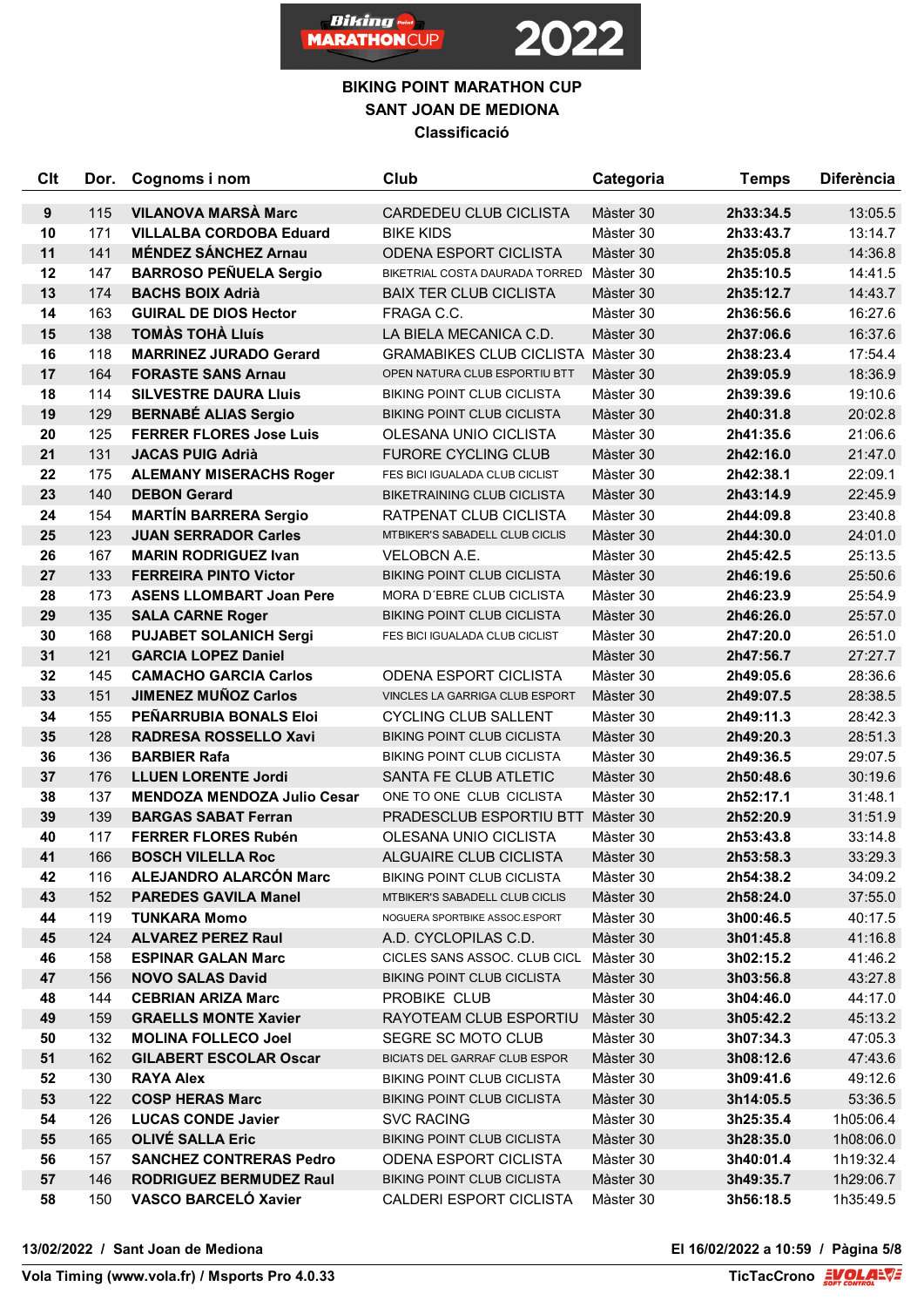

| Clt |              | Dor. Cognoms i nom           | Club                              | Categoria    | Temps     | <b>Diferència</b> |
|-----|--------------|------------------------------|-----------------------------------|--------------|-----------|-------------------|
|     | F. Màster 30 |                              |                                   |              |           |                   |
|     |              |                              |                                   |              |           |                   |
|     | 423.         | <b>LUISI CAUSSA Tatiana</b>  | <b>EDIBIKES CLUB CICLISTA</b>     | F. Màster 30 | 3h15:30.0 |                   |
| 2   | 421          | <b>PASCUAL GODALL Teresa</b> | <b>SCOTT BIKES CLUB ESPORTIU</b>  | F. Màster 30 | 3h20:40.8 | 5:10.8            |
|     | 424          | <b>CASTRO DENUC Lydia</b>    | <b>BIKING POINT CLUB CICLISTA</b> | F. Màster 30 | 3h36:08.1 | 20:38.1           |

# **Màster 40**

| $\mathbf{1}$   | 188 | <b>EGEDA MALDONADO Pablo</b>                        | <b>BIKING POINT CLUB CICLISTA</b>        | Màster 40 | 2h19:27.8 |         |
|----------------|-----|-----------------------------------------------------|------------------------------------------|-----------|-----------|---------|
| $\mathbf{2}$   | 182 | <b>FARRIOL CLARAMUNT Josep Enric RR BIKERS CLUB</b> |                                          | Màster 40 | 2h19:38.7 | 10.9    |
| $\mathbf{3}$   | 268 | <b>FIDALGO LOPEZ Roberto</b>                        | <b>RR BIKERS CLUB</b>                    | Màster 40 | 2h23:59.4 | 4:31.6  |
| 4              | 261 | <b>SEGARRA MOYA Ivan</b>                            | LLICA D'AMUNT CLUB CICLISTA              | Màster 40 | 2h24:01.7 | 4:33.9  |
| $5\phantom{1}$ | 189 | <b>GARRIDO OCAÑA Jordi</b>                          | MONTBLANC CLUB BTT                       | Màster 40 | 2h26:04.4 | 6:36.6  |
| 6              | 183 | <b>CARRASCO GIRALDEZ Oscar</b>                      | MATXACUCA ASSOCIACIO ESPORTIVA Màster 40 |           | 2h28:14.7 | 8:46.9  |
| $\overline{7}$ | 213 | <b>LOPEZ DE GEA Francisco</b>                       | <b>MUNT BIKES CLUB CICLISTA</b>          | Màster 40 | 2h28:15.5 | 8:47.7  |
| 8              | 262 | <b>FORN JORBA Enric</b>                             | <b>ODENA ESPORT CICLISTA</b>             | Màster 40 | 2h29:14.2 | 9:46.4  |
| 9              | 199 | <b>RUANO David</b>                                  | <b>CYCLING NO LIMIT</b>                  | Màster 40 | 2h30:19.2 | 10:51.4 |
| 10             | 252 | <b>COLLADOS GARRIGA Cristian</b>                    | SERRANO CLUB CICLISTA                    | Màster 40 | 2h30:37.0 | 11:09.2 |
| 11             | 205 | <b>REAL GARCIA Marc</b>                             | <b>FURORE CYCLING CLUB</b>               | Màster 40 | 2h30:40.8 | 11:13.0 |
| 12             | 238 | <b>ESQUE YANEZ Pere</b>                             | <b>BICI 3.0 CLUB CICLISTA</b>            | Màster 40 | 2h31:25.4 | 11:57.6 |
| 13             | 185 | <b>BRUNO AYNE Albert</b>                            | PROBIKE CLUB                             | Màster 40 | 2h31:25.8 | 11:58.0 |
| 14             | 218 | <b>PUIG PUJOL David</b>                             | <b>BIKING POINT CLUB CICLISTA</b>        | Màster 40 | 2h31:58.8 | 12:31.0 |
| 15             | 245 | PEÑA GODOY David                                    | BICIXTREM BERGA CLUB ESPORTIU            | Màster 40 | 2h32:00.6 | 12:32.8 |
| 16             | 198 | <b>SOLANO TORNER Jordi</b>                          | BIKEBERGUEDA CLUB CICLISTA               | Màster 40 | 2h32:29.2 | 13:01.4 |
| 17             | 186 | <b>MOYA GIRAL Alejo</b>                             | HISPAMIEL TORREPEROGIL C.D.              | Màster 40 | 2h32:46.7 | 13:18.9 |
| 18             | 184 | <b>CASTRO DIAZ Carlos</b>                           | CICLES SANS ASSOC. CLUB CICL             | Màster 40 | 2h33:13.8 | 13:46.0 |
| 19             | 181 | <b>FAJA BELTRAN Melcior</b>                         | <b>ODENA ESPORT CICLISTA</b>             | Màster 40 | 2h33:27.1 | 13:59.3 |
| 20             | 244 | <b>GRACIA MONSERRATE Jordi</b>                      | RATPENAT CLUB CICLISTA                   | Màster 40 | 2h33:29.5 | 14:01.7 |
| 21             | 215 | <b>GARCIA LUQUE Raul</b>                            | <b>BIKING POINT CLUB CICLISTA</b>        | Màster 40 | 2h33:31.3 | 14:03.5 |
| 22             | 266 | <b>LOPEZ GOMEZ Jose Antonio</b>                     | <b>ESCURIALENSE C.C.</b>                 | Màster 40 | 2h33:46.6 | 14:18.8 |
| 23             | 260 | <b>FRANCÀS BOIX Santi</b>                           | CARDEDEU CLUB CICLISTA                   | Màster 40 | 2h35:41.6 | 16:13.8 |
| 24             | 230 | <b>DATSIRA VILA Albert</b>                          | <b>GREMI DE COMERCIANTS DE BICICL</b>    | Màster 40 | 2h36:08.5 | 16:40.7 |
| 25             | 256 | <b>MARTINEZ FARRE Josep Anton</b>                   | LA MARCA CLUB CICLISME                   | Màster 40 | 2h41:08.8 | 21:41.0 |
| 26             | 248 | FERNÁNDEZ FERREIRO Diego                            | REPUBLIK BIKES CLUB CICLISTA             | Màster 40 | 2h41:09.8 | 21:42.0 |
| 27             | 259 | <b>PERALBA COSTA Roger</b>                          | <b>FURORE CYCLING CLUB</b>               | Màster 40 | 2h42:09.9 | 22:42.1 |
| 28             | 192 | PERSONAL FERNANDEZ Juan Manuel                      | <b>MUNT BIKES CLUB CICLISTA</b>          | Màster 40 | 2h42:15.3 | 22:47.5 |
| 29             | 193 | <b>BLANQUE PARCERISA Abel</b>                       | SANT VICENC DE CASTELLET UC Màster 40    |           | 2h42:27.4 | 22:59.6 |
| 30             | 221 | <b>BUSCÀ CATALÀ LIUC</b>                            | AMBIKES AGRUPACIO CICLISTA               | Màster 40 | 2h43:14.3 | 23:46.5 |
| 31             | 222 | <b>PALLARES GARCIA David</b>                        | <b>ODENA ESPORT CICLISTA</b>             | Màster 40 | 2h43:34.0 | 24:06.2 |
| 32             | 216 | <b>TEJADA BENEDITO Fran</b>                         | <b>BIKING POINT CLUB CICLISTA</b>        | Màster 40 | 2h44:11.6 | 24:43.8 |
| 33             | 267 | <b>BARON MUÑOZ Alexandre</b>                        | E-BICIGRINO ASSOCIACIO ESPORTI           | Màster 40 | 2h44:30.6 | 25:02.8 |
| 34             | 237 | <b>FERRET MARCE Narcis</b>                          | CICLES SANS ASSOC. CLUB CICL             | Màster 40 | 2h49:14.0 | 29:46.2 |
| 35             | 208 | <b>CANELA BALSEBRE Salvador</b>                     | MONTBLANC CLUB BTT                       | Màster 40 | 2h49:34.0 | 30:06.2 |
| 36             | 187 | <b>RIBOSA DE GRACIA Jaume</b>                       | MARESME TROPICAL BIKE CLUB               | Màster 40 | 2h50:13.0 | 30:45.2 |
| 37             | 253 | <b>BATALLA David</b>                                | MIAMI - MEGABICI CLUB CICLISTA Màster 40 |           | 2h50:26.0 | 30:58.2 |
| 38             | 255 | <b>CARO MAÑOSA Jaume</b>                            | <b>FURORE CYCLING CLUB</b>               | Màster 40 | 2h50:41.5 | 31:13.7 |
| 39             | 232 | <b>CAYETANO PUERTAS Jordi</b>                       | <b>BIKING POINT CLUB CICLISTA</b>        | Màster 40 | 2h51:17.9 | 31:50.1 |
| 40             | 228 | <b>ESTÉBANEZ GONZÁLEZ Gaizka</b>                    | MONTBIKE MONTBRIO CLUB ESPORTI Màster 40 |           | 2h51:31.0 | 32:03.2 |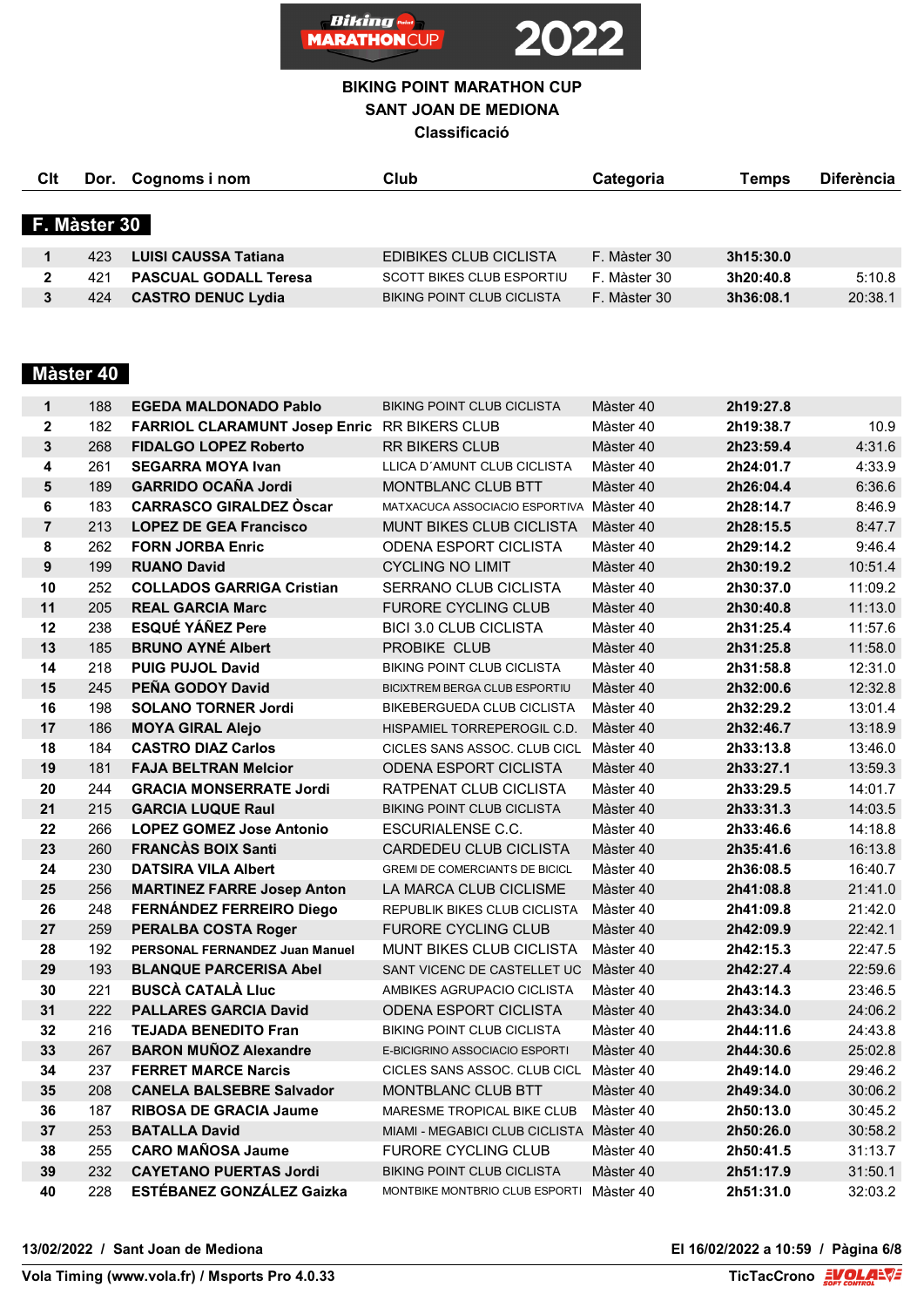

| Clt | Dor. | Cognoms i nom                                       | Club                                   | Categoria | <b>Temps</b> | <b>Diferència</b> |
|-----|------|-----------------------------------------------------|----------------------------------------|-----------|--------------|-------------------|
| 41  | 233  | DIAZ DE LA SERNA BUENO Antonio MEDINA CLUB CICLISTA |                                        | Màster 40 | 2h51:33.2    | 32:05.4           |
| 42  | 194  | <b>MALLEN ROMERO Jose Antonio</b>                   | <b>ODENA ESPORT CICLISTA</b>           | Màster 40 | 2h52:03.0    | 32:35.2           |
| 43  | 209  | <b>PLANS BELTRAN Marc</b>                           | <b>BIKING POINT CLUB CICLISTA</b>      | Màster 40 | 2h52:11.6    | 32:43.8           |
| 44  | 239  | <b>HERRUZO FERNANDEZ Ivan</b>                       | RAYOTEAM CLUB ESPORTIU                 | Màster 40 | 2h52:21.6    | 32:53.8           |
| 45  | 242  | <b>EXPOSITO EXPOSITO Antonio</b>                    | <b>BIKING POINT CLUB CICLISTA</b>      | Màster 40 | 2h54:40.7    | 35:12.9           |
| 46  | 227  | <b>SANCHEZ MALLORQUIN Rafa</b>                      | <b>SCOTT BIKES CLUB ESPORTIU</b>       | Màster 40 | 2h55:09.5    | 35:41.7           |
| 47  | 211  | <b>SOLÀ FÀBREGAS Carles</b>                         | <b>BIKING POINT CLUB CICLISTA</b>      | Màster 40 | 2h55:18.5    | 35:50.7           |
| 48  | 207  | <b>VALVERDE BROS Manuel</b>                         | <b>BIKING POINT CLUB CICLISTA</b>      | Màster 40 | 2h55:32.5    | 36:04.7           |
| 49  | 254  | <b>VELASCO PÉREZ Víctor</b>                         | SANT ANDREU BARCA CLUB CICL.           | Màster 40 | 2h57:12.7    | 37:44.9           |
| 50  | 203  | <b>VEGA HERNANDEZ Javier</b>                        | <b>BIKING POINT CLUB CICLISTA</b>      | Màster 40 | 2h57:54.9    | 38:27.1           |
| 51  | 214  | <b>CATALÀ CONDE Daniel</b>                          | <b>BIKING POINT CLUB CICLISTA</b>      | Màster 40 | 2h58:25.1    | 38:57.3           |
| 52  | 231  | <b>GARCÍA PEDRERO Carlos</b>                        | <b>BIKING POINT CLUB CICLISTA</b>      | Màster 40 | 2h58:52.5    | 39:24.7           |
| 53  | 246  | <b>MARÍN MORA Diego</b>                             | <b>BIKING POINT CLUB CICLISTA</b>      | Màster 40 | 2h59:14.5    | 39:46.7           |
| 54  | 265  | <b>HINOJO RODRIGUEZ Daniel</b>                      | ADDICT BIKES TEAM CLUB ESPORT          | Màster 40 | 2h59:48.4    | 40:20.6           |
| 55  | 212  | <b>SOLA RAMOS Marc</b>                              | <b>BIKING POINT CLUB CICLISTA</b>      | Màster 40 | 3h00:36.9    | 41:09.1           |
| 56  | 236  | <b>GAVILÁN LUQUE Alberto</b>                        | <b>RR BIKERS CLUB</b>                  | Màster 40 | 3h00:52.3    | 41:24.5           |
| 57  | 210  | POY GARCÍA Juan Jose                                | <b>BIKING POINT CLUB CICLISTA</b>      | Màster 40 | 3h03:57.6    | 44:29.8           |
| 58  | 201  | <b>BUSQUETS CALVET Albert</b>                       | <b>BIKING POINT CLUB CICLISTA</b>      | Màster 40 | 3h07:11.7    | 47:43.9           |
| 59  | 258  | <b>VIAS PEJO Josep</b>                              | ALT PENEDES BICI CLUB                  | Màster 40 | 3h07:49.0    | 48:21.2           |
| 60  | 220  | DE LA TORRE CARREÑO Juan Carlos                     | ADDICT BIKES TEAM CLUB ESPORT          | Màster 40 | 3h07:51.0    | 48:23.2           |
| 61  | 243  | <b>ESCODA SANAHUJES Senén</b>                       | BIKETRIAL COSTA DAURADA TORRED         | Màster 40 | 3h09:53.0    | 50:25.2           |
| 62  | 223  | <b>CIURANS I MALLORQUIN Jofre</b>                   | <b>SCOTT BIKES CLUB ESPORTIU</b>       | Màster 40 | 3h11:20.8    | 51:53.0           |
| 63  | 206  | <b>CARMONA MAGAÑA Sergio</b>                        | <b>BIKING POINT CLUB CICLISTA</b>      | Màster 40 | 3h17:53.0    | 58:25.2           |
| 64  | 251  | <b>JIMENO GASCA Daniel</b>                          | CARIÑENA CLUB CICLISTA                 | Màster 40 | 3h21:48.5    | 1h02:20.7         |
| 65  | 196  | <b>GAMEZ CEDILLO Javier</b>                         |                                        | Màster 40 | 3h25:26.4    | 1h05:58.6         |
| 66  | 191  | <b>PUNSÀ GARCIA Marcos</b>                          | <b>ODENA ESPORT CICLISTA</b>           | Màster 40 | 3h26:24.9    | 1h06:57.1         |
| 67  | 234  | <b>SALVADOR FUENTES Borja</b>                       | SONS AND BIKES CLUB CICLISTA Màster 40 |           | 3h26:57.6    | 1h07:29.8         |
| 68  | 235  | <b>LOP BAQUERO Daniel</b>                           | SONS AND BIKES CLUB CICLISTA Màster 40 |           | 3h26:58.7    | 1h07:30.9         |
| 69  | 197  | <b>AGUIRRE RAMA Raul</b>                            | <b>GIRONELLA ESPORT CICLISTA</b>       | Màster 40 | 3h33:29.9    | 1h14:02.1         |
| 70  | 226  | <b>LOPEZ ALCAY Aitor</b>                            | ONE TO ONE CLUB CICLISTA               | Màster 40 | 3h39:51.5    | 1h20:23.7         |
| 71  | 263  | <b>DEL PINO LOPEZ Fèlix</b>                         | <b>MEDINA CLUB CICLISTA</b>            | Màster 40 | 3h42:06.9    | 1h22:39.1         |
| 72  | 240  | <b>JIMÉNEZ BALLESTA Sergio</b>                      | PIERA CLUB CICLISTA                    | Màster 40 | 3h48:01.4    | 1h28:33.6         |
| 73  | 200  | FERNÁNDEZ LÓPEZ Toni                                | MASQUEFA CLUB CICLISTA                 | Màster 40 | 3h55:31.2    | 1h36:03.4         |
| 74  | 247  | <b>AGUSTIN MOLES Antonio</b>                        | CASTELLDEFELS BEL SABINA CLUB          | Màster 40 | 3h58:59.6    | 1h39:31.8         |

# **F. Màster 40**

| 432  | <b>LEAPER Rebecca</b>       | MIAMI - MEGABICI CLUB CICLISTA F. Màster 40 |              | 3h02:06.2 |           |
|------|-----------------------------|---------------------------------------------|--------------|-----------|-----------|
| 433  | <b>FRIEDRICH Simone</b>     | EVITFOC - NOVAMEDICUM                       | F. Màster 40 | 3h09:55.5 | 7:49.3    |
| 431  | <b>POCIELLO LEAL Sílvia</b> | 3HM CLUB ESPORTIU                           | F. Màster 40 | 3h16:18.0 | 14:11.8   |
| 435  | <b>MARTINEZ ROMERO Ana</b>  | MORENITO PENYA CICLISTA                     | F Màster 40  | 3h18:48.1 | 16:41.9   |
| 436. | <b>RIERA GONZALEZ Laja</b>  | VINCLES LA GARRIGA CLUB ESPORT              | F. Màster 40 | 3h30:00.7 | 27:54.5   |
| 434  | ROSELL COMABELLA Gemma      | BIKETRIAL COSTA DAURADA TORRED              | F. Màster 40 | 4h22:49.2 | 1h20:43.0 |

# **Màster 50**

| 282 | <b>ROIG GOMA Pere Joan</b> | VILA BIKE'S CLUB | Màster 50 | 2h32:02.9 |
|-----|----------------------------|------------------|-----------|-----------|
|     |                            |                  |           |           |